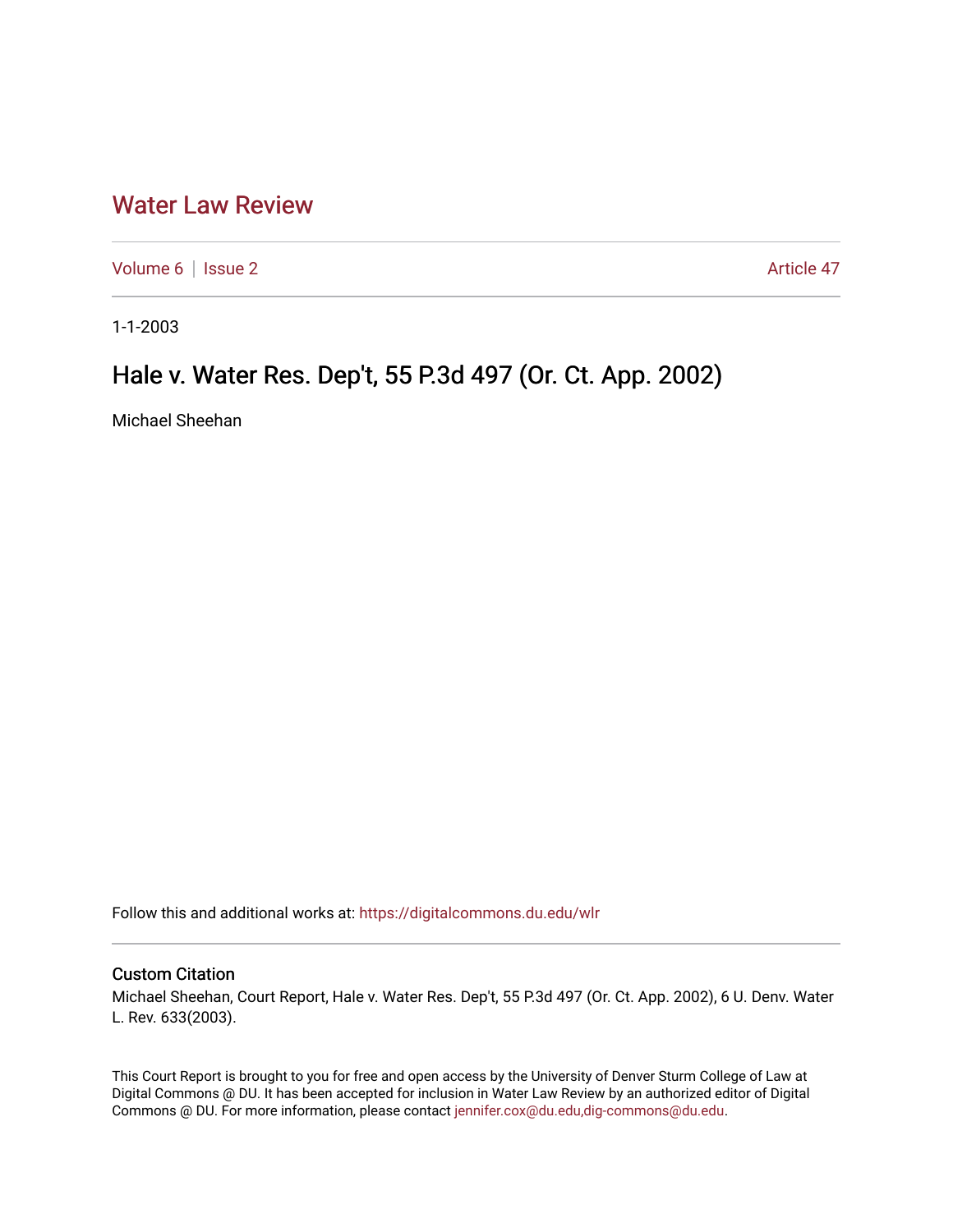Thus, the court enjoined them from such delivery of water without written consent of Port and awarded damages. The judgment additionally gave Port exclusive right to operate the water delivery system providipg Port did not interfere with the Ayletts' right to uninterrupted use of the system on Section 21. The trial court also stated Port had the right to charge the Ayletts actual costs of future use of the irrigation system for delivery of water to Section 21.

On appeal to the Oregon Court of Appeals, the Ayletts made two arguments concerning the ruling: (1) that the relief granted went beyond the relief sought and the additional terms were erroneous in light of Port's assurances that those issues were not before the court and would be litigated at a later date if necessary; and (2) that the trial court erred as a matter of law because previous 1993 litigation established the Ayletts' right to operate the irrigation system. The court here agreed with the Ayletts' first argument and thus did not address the second. The court likened the Ayletts' case to *Ellison v. Watson* where the relief erroneously granted by the court concerned subject matter that was not only not the grounds for litigation but was specifically disavowed by the party seeking relief. Port argues that the present case is distinguishable from *Ellison* because the relief at issue in the instant case was "logically connected" to the relief requested. The court rejected the connection argument because it failed to see a connection between the Ayletts' rights to irrigate Sections 27 and 28 and the amount that Port could charge defendant to irrigate Section 21.

Therefore, the court reversed the trial court's ruling on the issue of additional relief and remanded for entry of an amended judgment. The court otherwise affirmed the judgment.

*Gerritt James Koser*

**Hale v.** Water **Res. Dep't, 55 P.3d 497 (Or. Ct. App. 2002)** (holding that lack of continuity regarding beneficial use barred plaintiffs from receiving a permit to use river water for irrigation).

In 1965, the Water Resources Department ("Department") created Permit 30789 ("Permit"), allowing for the Stanfield Irrigation District, including Robert Hoskins and Ralph and Albert Seibel, to divert water from the Umatilla River for irrigation. The Department would grant a permit if the parties, within the district, applying could establish that they were putting water to beneficial use. At the final application deadline-December 31, 1988-the Department determined whether the district was using the water beneficially by conducting a survey. Hoskins and the Seibels, owners of two adjacent sections of land, both sought permits. The Seibel brothers were attempting to irrigate both the land they owned as well as the neighboring section they leased from Hoskins. The irrigation began in the early 1970s but ceased in the early 1980s due to one of the brothers' illness. At this time, the